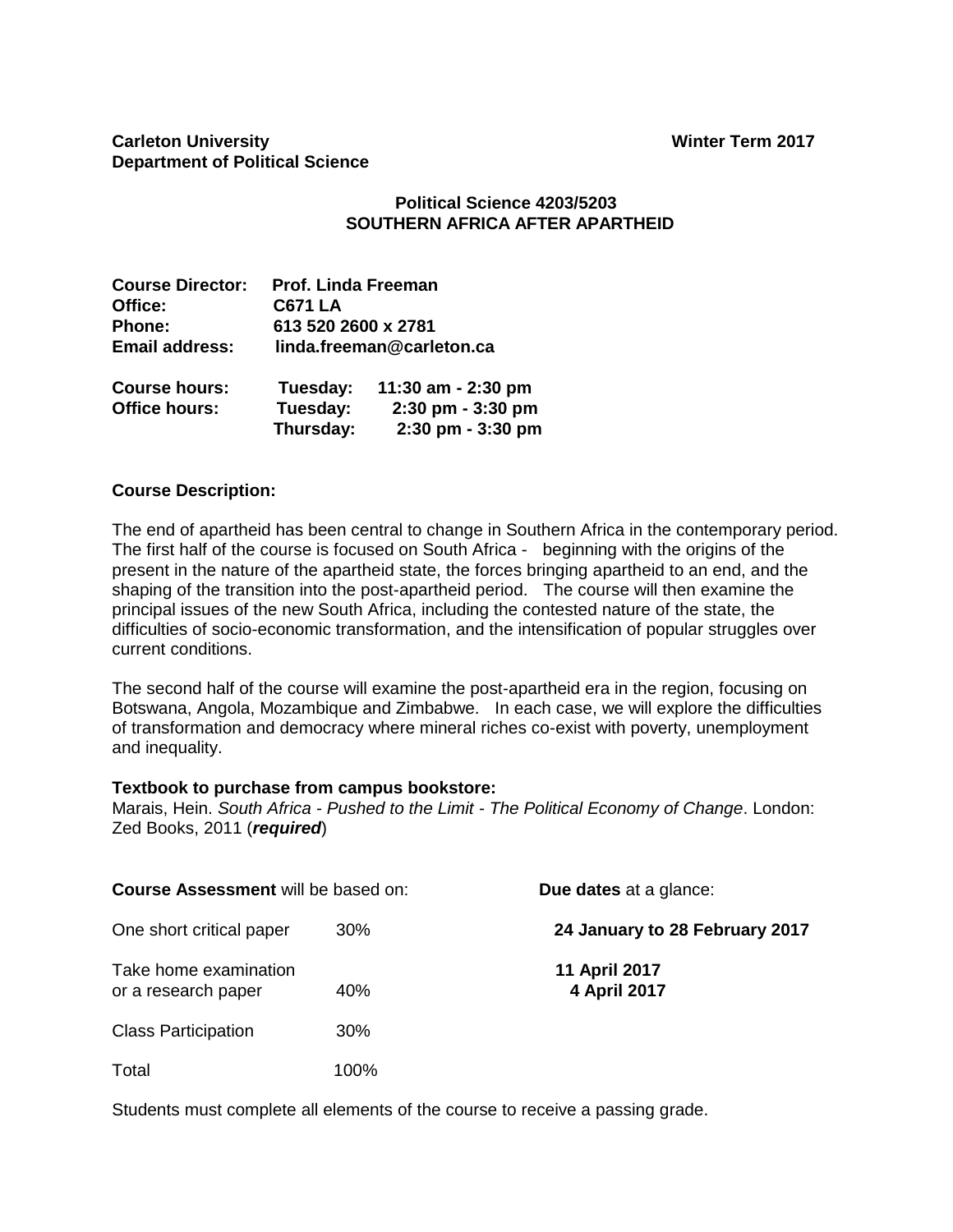**One short critical paper:** Each student will be required to write one short paper of 7-10 typed double spaced pages (using just one side of the page and with a title page) **CRITICALLY ASSESSING** the issues raised in one of the seminars from weeks 1 to 5. This paper is due the week after the seminar chosen as your subject and will not necessarily be the same topic as the seminar you facilitate. Essays should be submitted either in class or during office hours and will be returned within two weeks of receiving them.

*Note that this exercise is not intended as a review of the weekly articles or as a descriptive synthesis of them. Instead, you are asked to develop an argument about the theme of the seminar which demonstrates mastery of the assigned material. The articles will constitute your bibliography.* 

Criteria for assessment will include richness and imaginative treatment of substance, *clear development of an argument*, precision of expression and style. Spelling, grammar and syntax will constitute elements of style. Students may choose their own citation format.

**Lateness** in submission of assignments will be considered in arriving at a final grade but no fixed penalty will be assigned.

**The Take-Home Examination:** The take-home examination is an essay-type examination consisting of one question with choice between topics. The answer will be 10-15 pages in length typed and double spaced. **The take-home will be handed out in class on 4 April 2017 and will be due on 11 April 2017.** It will be the product of individual not group work.

**A Longer Paper** (as an alternative to the take home). This option consists of a 10 to 15 page research paper on a related topic *chosen in consultation with the professor well in advance of the due date*. **It is due on 4 April 2017.**

**Class Participation** will be assessed 50% on general participation - attendance, preparation and quality of contributions to discussion - and 50% on performance in facilitating one of the seminars. As this is an honours/graduate seminar, there will be no regular lectures from the instructor. The point of a seminar is to provide a forum for students to exchange their views. In order to make the class a success, students are expected to have done the assigned readings prior to class and to come prepared to discuss them critically.

Each student will also be responsible for facilitating at least one session. Note carefully the instructions regarding this part of the course.

**Responsibilities in Leading a Seminar:** Instead of opening a seminar with a prepared statement, select about three or four important questions coming out of the central themes of the readings for each half of the group discussion. That's a total of eight questions. **You must check these first with the instructor through a teleconference on Friday afternoon at 4:00 pm. A draft set of questions should be sent to the professor no later than 3:00 pm.** If there are two students leading the seminar, it is advised that you arrange to have a teleconferencing facility well in advance of the consultation with the professor.

Revised questions are then distributed by email to the class on Friday night and then hard copies on the day of the seminar. The questions are meant to guide both reading and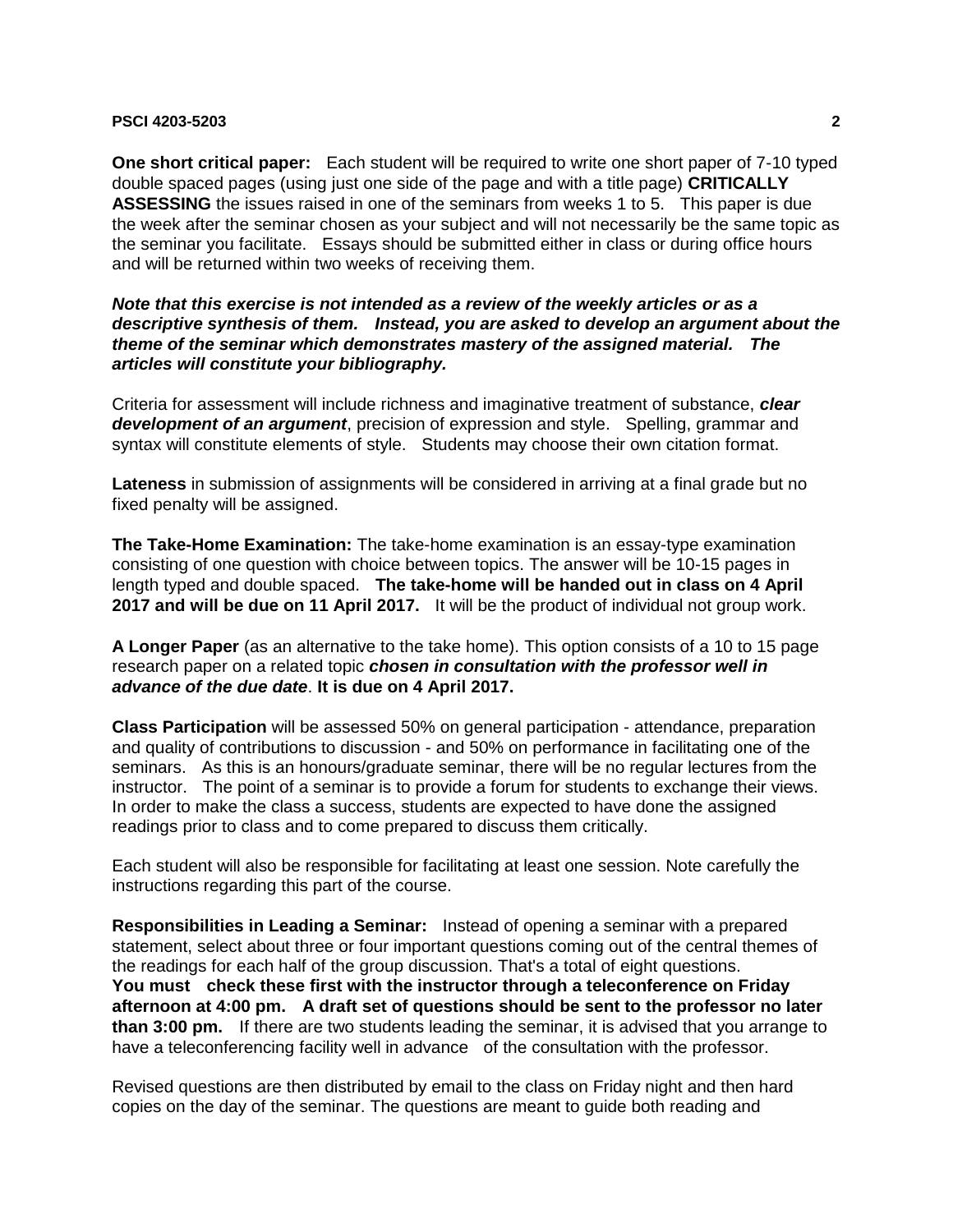discussion. Try to balance a very brief outline of your responses to these questions with your responsibilities as a group leader stimulating discussion. *Your role is as a facilitator and not a presenter.*

**Course requirements** in terms of written work and class participation are the same for undergraduate and graduate students, though a higher standard will be used for assessing graduate students. Graduate students will be required to do the optional readings.

# **The university requires that the following regulations are inserted in all course outlines:**

# **Submission and Return of Term Work:**

Papers must be handed directly to the instructor according to the instructions in the course outline and *will not* be date-stamped in the departmental office. Late assignments may be submitted to the drop box in the corridor outside B640 Loeb. Assignments will be retrieved every business day at **4 p.m.**, stamped with that day's date, and then distributed to the instructor. For essays not returned in class please attach *a stamped, self-addressed envelope* if you wish to have your assignment returned by mail. *Please note that assignments sent via fax or email will not be accepted. Final exams are intended solely for the purpose of evaluation and will not be returned.*

**Grading:** Standing in a course is determined by the course instructor, subject to the approval of the faculty Dean. Final standing in courses will be shown by alphabetical grades. The system of grades used, with corresponding grade points is:

|            | Letter grade | 12-point scale Percentage |       | Letter grade | 12-point scale |
|------------|--------------|---------------------------|-------|--------------|----------------|
| Percentage |              |                           |       |              |                |
| 90-100     | A+           | 12                        | 67-69 | C+           |                |
| 85-89      |              | 11                        | 63-66 |              |                |
| 80-84      | А-           | 10                        | 60-62 | C-           |                |
| 77-79      | B+           | 9                         | 57-59 | D+           |                |
| 73-76      | В            | 8                         | 53-56 |              |                |
| 70-72      | В-           |                           | 50-52 | D-           |                |

# **Approval of final grades:**

Standing in a course is determined by the course instructor subject to the approval of the Faculty Dean. This means that grades submitted by an instructor may be subject to revision. No grades are final until they have been approved by the Dean.

#### **Plagiarism:**

The University Senate defines plagiarism as "presenting, whether intentional or not, the ideas, expression of ideas or work of others as one's own." This can include:

reproducing or paraphrasing portions of someone else's published or unpublished material, regardless of the source, and presenting these as one's own without proper citation or reference to the original source;

submitting a take-home examination, essay, laboratory report or other assignment written,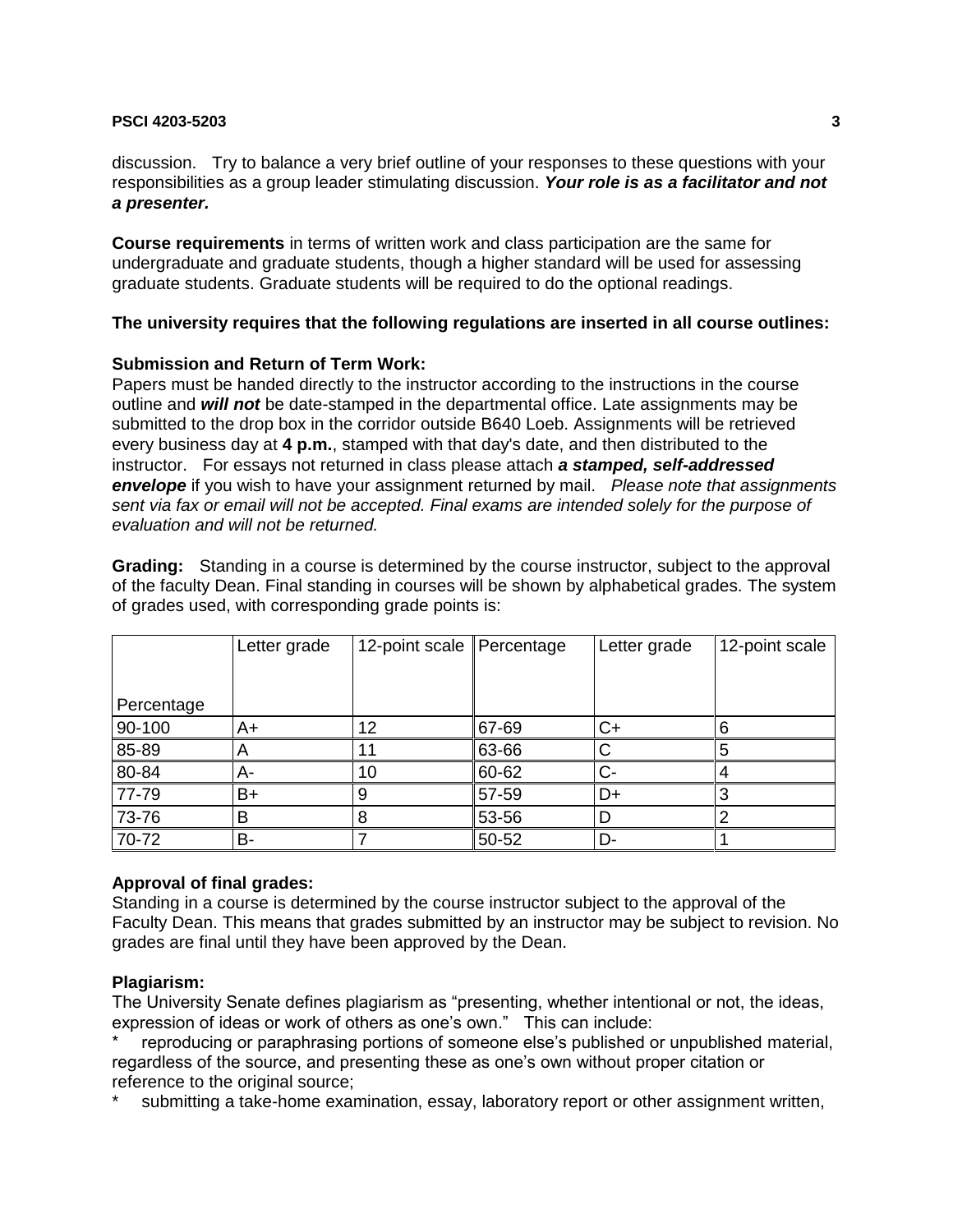in whole or in part, by someone else;

using ideas or direct, verbatim quotations, or paraphrased material, concepts, or ideas without appropriate acknowledgment in any academic assignment;

using another's data or research findings;

failing to acknowledge sources through the use of proper citations when using another's works and/or failing to use quotation marks;

handing in substantially the same piece of work for academic credit more than once without prior written permission of the course instructor in which the submission occurs.

Plagiarism is a serious offence which cannot be resolved directly with the course's instructor. The Associate Deans of the Faculty conduct a rigorous investigation, including an interview with the student, when an instructor suspects a piece of work has been plagiarized. Penalties are not trivial. They include a mark of zero for the plagiarized work or a final grade of "F" for the course.

Student or professor materials created for this course (including presentations and posted notes, labs, case studies, assignments and exams) remain the intellectual property of the author(s). They are intended for personal use and may not be reproduced or redistributed without prior written consent of the author(s).

#### **Official Course Outline:**

The course outline posted to the Political Science website is the official course outline.

#### **Carleton E-mail Accounts:**

All email communication to students from the Department of Political Science will be via official Carleton university e-mail accounts and/or cuLearn. As important course and University information is distributed this way, it is the student's responsibility to monitor their Carleton and cul earn accounts.

#### **Carleton Political Science Society:**

The Carleton Political Science Society (CPSS) has made its mission to provide a social environment for politically inclined students and faculty. Holding social events, debates, and panel discussions, CPSS aims to involve all political science students at Carleton University. Our mandate is to arrange social and academic activities in order to instill a sense of belonging within the Department and the larger University community. Members can benefit through numerous opportunities which will complement both academic and social life at Carleton University. To find out more, visit http://facebook.com/Carleton PoliticalScienceSociety or come to our office in Loeb D688.

#### **Academic Accommodations**:

*For Students with Disabilities:* The Paul Menton Centre for Students with Disabilities (PMC) provides services to students with Learning Disabilities (LD), psychiatric/mental health disabilities, Attention Deficit Hyperactivity Disorder (ADHD), Autism Spectrum Disorders (ASD), chronic medical conditions, and impairments in mobility, hearing, and vision. If you have a disability requiring academic accommodations in this course, please contact PMC at 613-520-6608 or pmc@carleton.ca for a formal evaluation. If you are already registered with the PMC, contact your PMC coordinator to send me your *Letter of Accommodation* at the beginning of the term, and no later than two weeks before the first in-class scheduled test or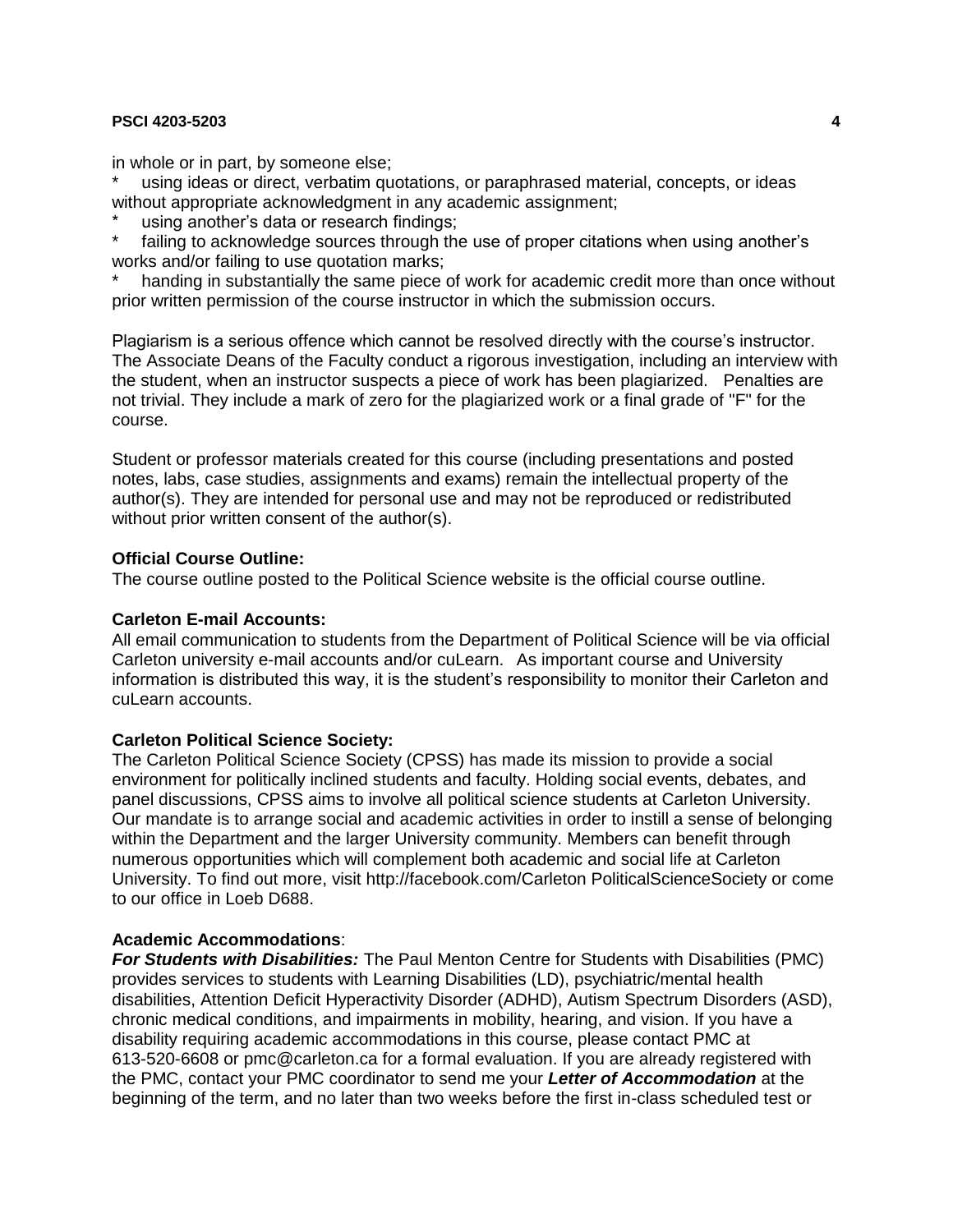exam requiring accommodation (*if applicable*). After requesting accommodation from PMC, meet with me to ensure accommodation arrangements are made. Please consult the PMC website for the deadline to request accommodations for the formally-scheduled exam (*if applicable*).

*For Religious Observance:* Students requesting accommodation for religious observances should apply in writing to their instructor for alternate dates and/or means of satisfying academic requirements. Such requests should be made during the first two weeks of class, or as soon as possible after the need for accommodation is known to exist, but no later than two weeks before the compulsory academic event. Accommodation is to be worked out directly and on an individual basis between the student and the instructor(s) involved. Instructors will make accommodations in a way that avoids academic disadvantage to the student. Instructors and students may contact an Equity Services Advisor for assistance (www.carleton.ca/equity).

*For Pregnancy:* Pregnant students requiring academic accommodations are encouraged to contact an Equity Advisor in Equity Services to complete a *letter of accommodation*. Then, make an appointment to discuss your needs with the instructor at least two weeks prior to the first academic event in which it is anticipated the accommodation will be required.

# **COURSE OUTLINE AND READINGS**

# **PART I : APARTHEID AND ITS AFTERMATH: THE POLITICS OF SOUTH AFRICA**

As preparation for this section of the course, please watch *Mandela: Son of Africa Father of a Nation*. https://www.youtube.com/watch?v=0\_eYnCrh6gU The film provides what has been called the "heroic meta-narrative" which sets the stage for the current period. If you have time, also watch: *Mandela - Long Walk to Freedom.* Google the title.

#### **January 10 ORGANIZATION AND INTRODUCTION**

#### **Week 1 THE HEYDAY OF THE APARTHEID STATE January 17**

Watch: "Luister" https://www.youtube.com/watch?v=sF3rTBQTQk4 - a documentary on the persistence of apartheid in Stellenbosch university.

Mulder, C.P. "The Rationale of Separate Development". *South African Dialogue*, ed. N.J. Rhoodie, Johannesburg: McGraw, 1972, 49-63. (on reserve under book title & online under the Ares system) This is an article providing the case for apartheid by one of the leaders of the National Party.

O'Meara, Dan. *Forty Lost Years - The Apartheid State and the Politics of the National Party 1948-1994*. Randburg and Athens: Ravan and Ohio University Press, 1996, chapters 1 and 3, 19-37, 60-82). (on reserve under book title & online under the Ares system)

Marais, Hein. "The Making of a Polarised Society". *South Africa - Pushed to the Limit – The Political Economy of Change*. London: Zed Books, 2011, Chapter 1, 7-34, *text*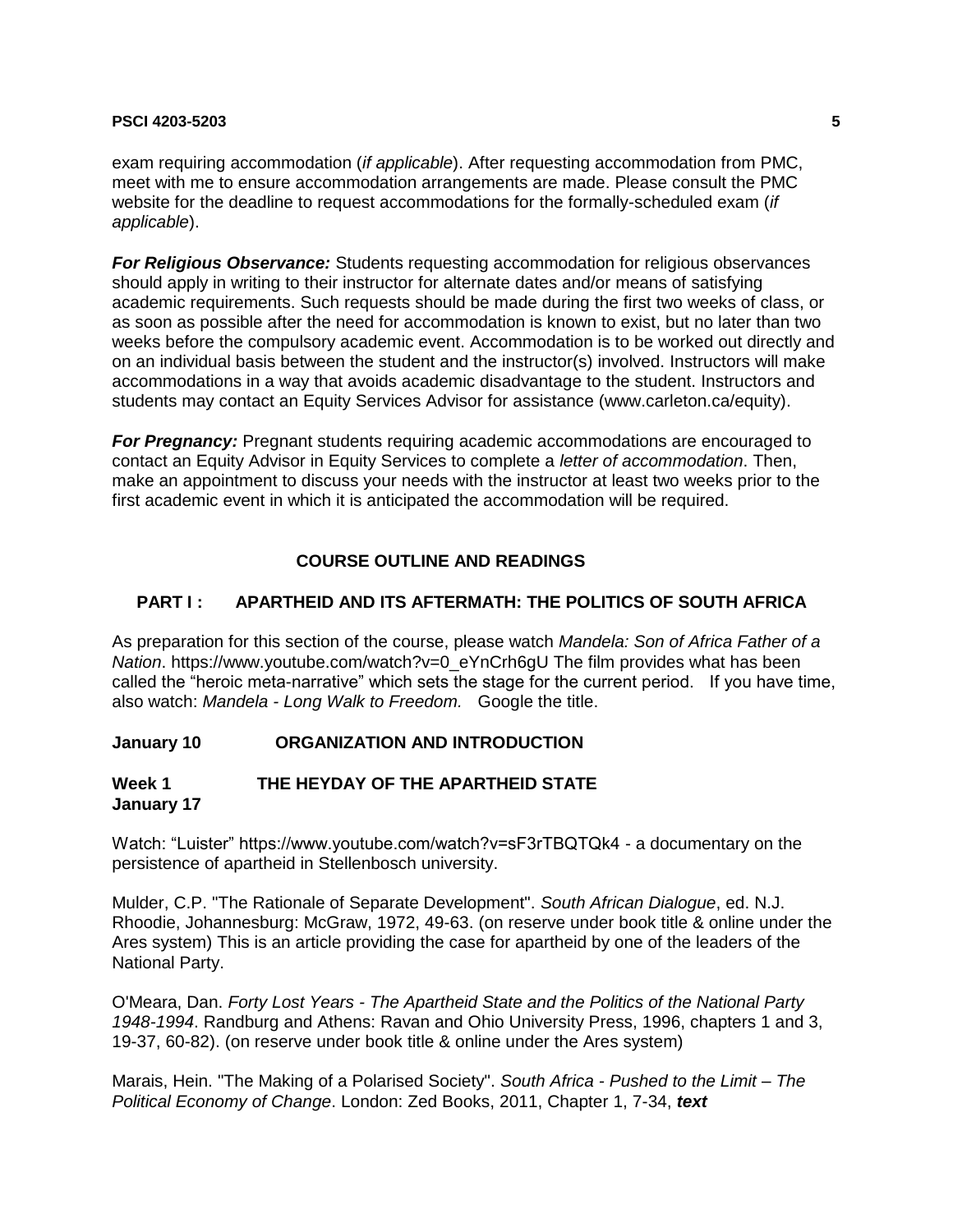Wolpe, Harold. "Capitalism and Cheap Labour-Power in South Africa". *The Articulation of Modes of Production: Essays from Economy and Society*, ed. Harold Wolpe, London: Routledge and Kegan Paul, 1980, 289-319. (on reserve under book title & online under the Ares system)

#### **Week 2** APARTHEID IN CRISIS **January 24**

Watch *Cry Freedom*. Google the title.

Marais, Hein. "Saving the System". *South Africa: Pushed to the Limit, text***,** chapter 2, 39-66.

O'Meara, Dan. *Forty Lost Years*. chapters **9**, 170-189 and **17**, 320-338 (on reserve under book title & online under the Ares system)

O'Meara, Dan. "The Politics of the Apartheid State". unpub. paper, June 2000, 23 pp. a useful summary (copy to be circulated)

#### **Optional:**

Suttner, Raymond. "The African National Congress Centenary: A Long and Difficult Journey". *International Affairs*, LXXXVIII, 4 (July 2012), 719-738. (Carleton library online)

## **Week 3 BROKERING A TRANSITION**

## **January 31**

Films: (i) *End Game* (2009)*.* covers secret discussions which preceded the formal transition negotiations in South Africa. A head's up that there are other 2009 movies with the same title. http://putlockers.ch/watch-end-game-online-free-putlocker.html

(ii)*Bang Bang Club*, gives a portrayal of a group of photojournalists covering the war in South Africa during the transition period 1990-4. You need a strong stomach to watch it. So be prudent. Google the title

Murray, Martin. "The Brokered Eclipse of White Minority Rule". and "Postscript: Entering the Political Kingdom". *The Revolution Deferred*. London: Verso, 1994, 179-215. (on reserve under book title & online under the Ares system)

Gumede, William Mervin. "Was the ANC Trumped on the Economy?" *Thabo Mbeki and the Battle for the Soul of the ANC*, Cape Town: Zebra Press, 2005, chapter 4, 67-95. (copy)

Marais, Hein. "Sticking to the Rules - The Evolution of Post-Apartheid Economic Policy". *South Africa: Pushed to the Limit,* chapter 4, 97-120. *text*

Bond, Patrick. "The Mandela Years in Power". *Counterpunch*, 6-8 December 2013. http://www.counterpunch.org/2013/12/06/the-mandela-years-in-power/ **Optional:** Klein, Naomi. "Democracy Born in Chains - South Africa's Constricted Freedom". *The Shock Doctrine - the Rise of Disaster Capitalism*. Toronto. Alfred A Knopf, 2007, 233-261. (on reserve under book title & online under the Ares system) a readable account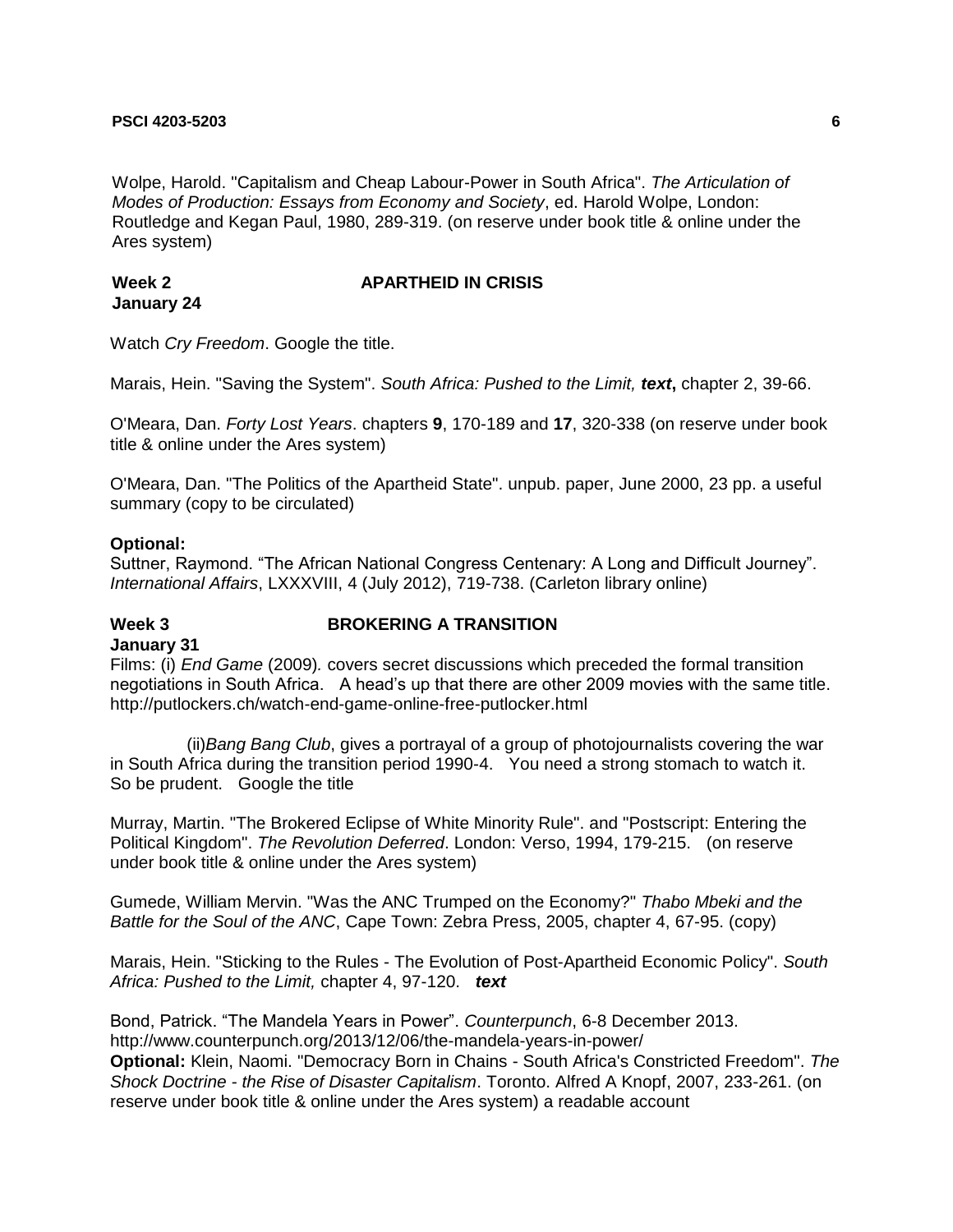# **Week 4 POLITICS IN POST-APARTHEID SOUTH AFRICA**

#### **February 7**

Thamm, Marianne. "2016: Back from the brink – The Year of Living with Clarity". *Daily Maverick*, 14 Dec 2016. 4pp. https://www.dailymaverick.co.za/article/2016-12-14-2016-backfrom-the-brink-the-year-of-living-with-clarity/#.WFMbC33G\_cE

Bond, Patrick. "South Africa's deprivations and depravations revealed in Jacob Zuma's meltdown". *Pambazuka News,* 797, 03 November 2016. 4pp. http://www.pambazuka.org/ democracy-governance/south-africa%E2%80%99s-deprivations-and-depravations-revealedjacob-zuma%E2%80%99s-meltdown

Southall, Roger. "The Coming Crisis of Zuma's ANC: The Party State Confronts Fiscal Crisis". *Review of African Political Economy*, XLIII, 147 (2016), 73-85. (Carleton library online)

Everatt, David. "The Era of Ineluctability? Post Apartheid South Africa after 20 Years of Democratic Elections". *Journal of Southern African Studies*, XLII, 1 (2016), 49-63. (Carleton library online)

Lodge, Tom. "Neo-patrimonial Politics in the ANC". *African Affairs*, CXIII, 450 (January 2014), 1-23. (Carleton library online)

Von Holdt, Karl. "South Africa: The Transition to Violent Democracy". *Review of African Political Economy*, XL, 138 (December 2013), 589-602. (Carleton library online)

Hassim, Shireen. "Who's Afraid of Feminism: Gender in South African Politics". *At Issue Ezine*, 3 (September 2015). http://www.africafiles.org/atissueezine.asp#art, 3pp.

# **Week 5 MARIKANA AND THE NEW POLITICS OF LABOUR**

#### **February 14**

Please watch the film *Miners Shot Down* https://www.youtube.com/watch?v=fTSHk2LTdtw

Alexander, Peter. "Marikana, Turning Point in South African History". *Review of African Political Economy*, XL, 138 (December 2013), 605-619. (Carleton library online)

Gentle, Leonard. "What About the Workers? The Demise of COSATU and the Emergence of a New Movement". *Review of African Political Economy*, XLII, 146 (2015), 666-677. (Carleton library online)

Ashman, Sam and Pons-Vignon, Nicolas. "NUMSA, the Working Class and Socialist Politics in South Africa". *Socialist Register 2015*, LI (2015), 93-109. (Carleton library online)

Pons-Vignon, Nicolas and Anseeuw, Ward. "Great Expectations: Working Conditions in South Africa Since the End of Apartheid". *Journal of Southern African Studies*, XXXV, 4 (November 2009), 883-899. (Carleton library online)

Di Paola, Miriam and Pons-Vignon, Nicolas. "Labour Market Restructuring in South Africa: Low Wages, High Insecurity". *Review of African Political Economy*, XL, 138 (December 2013),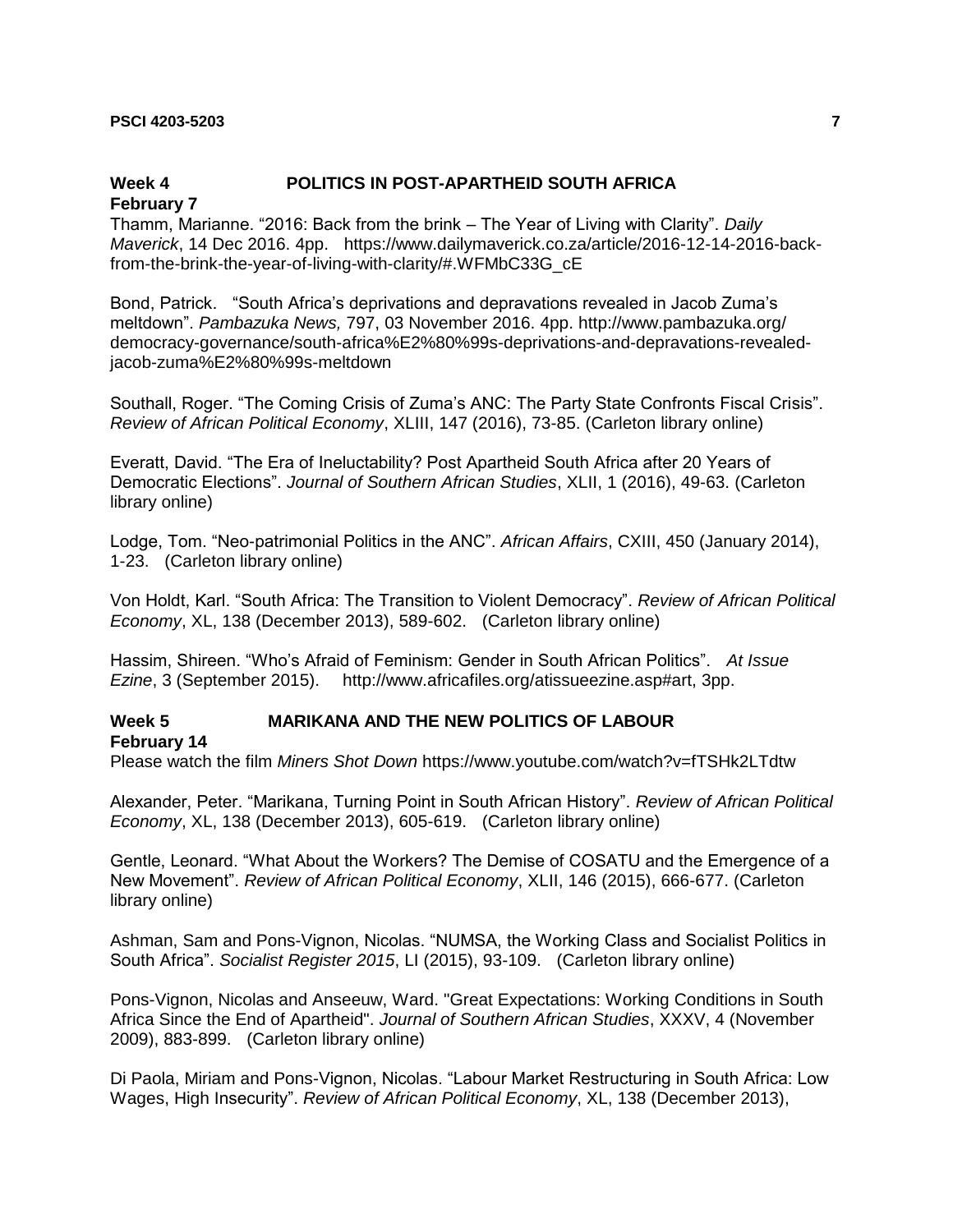628-636. (Carleton library online)

# **Optional:**

Alexander, Peter. "Marikana Commission of Inquiry: From Narratives Towards History". *Journal of Southern African Studies*, XLII, 5 (2016), 815-839. (Carleton library online)

# **February 21 READING WEEK**

# **Week 6 THE SOUTH AFRICAN STATE: DEVELOPMENTAL OR NEOLIBERAL February 28**

Marais, Hein. "A South African Developmental State". *South Africa: Pushed to the Limit,* chapter 11, 338-356. *text*

Von Holdt, Karl. "Nationalism, Bureaucracy and the Developmental State: The South African Case". *South African Review of Sociology*, XLI, 4 (April 2010), 4-24. (Carleton library online)

Karriem, Abdulrazak and Hoskins, Mark. "From the RDP to the NDP: A Critical Appraisal of the Developmental State, Land Reform, and Rural Development in South Africa". *Politikon*, XLIII, 3 (2016), 325-340. (Carleton library online)

Segatti, Aurelia and Pons-Vignon, Nicolas. "Stuck in Stabilization? South Africa's Post-Apartheid Macro-economic Policy Between Ideological Conversion and Technocratic Capture". *Review of African Political Economy*, XL, 138 (December 2013), 537-552. (Carleton library online)

Segatti, Aurelia and Pons-Vignon, Nicolas. "'The Art of Neoliberalism': Accumulation, Institutional Change and Social Order Since the End of Apartheid". *Review of African Political Economy*, XL, 138 (December 2013), 507-515. (Carleton library online)

# **PART II THE POLITICS OF SOUTHERN AFRICA AFTER APARTHEID**

# **Week 7 BOTSWANA, DEMOCRACY & RESOURCE DEPENDENCY March 7**

Good, Kenneth and Taylor, Ian. "Botswana: A Minimalist Democracy". *Democratization*, XV, 4 (August 2008), 750-763. (Carleton library online)

Good, Kenneth. "Autocracy, Insecurity and Pre-Modernity in Botswana". *Commonwealth and Comparative Politics*, LXVIII, 3 (July 2010), 348-367. (Carleton library online)

Good, Kenneth. "Resource Dependency and its Consequences: The Costs of Botswana's Shining Gems". *Journal of Contemporary African Studies*, XXIII, 1 (January 2005), 27-45. (Carleton library online)

Debate: Hillbom, Ellen. "Botswana: A Development-Oriented Gate-Keeping State". *African Affairs*, CXI 442 (January 2012), 67-89. Taylor, Ian. "Botswana as a 'Development-Oriented Gate-Keeping State". *African Affairs*, CXI, 444 (July 2012), 466-476. Hillbom, Ellen. "Botswana: A Development-Oriented Gate-Keeping State - A Reply to Ian Taylor". *African*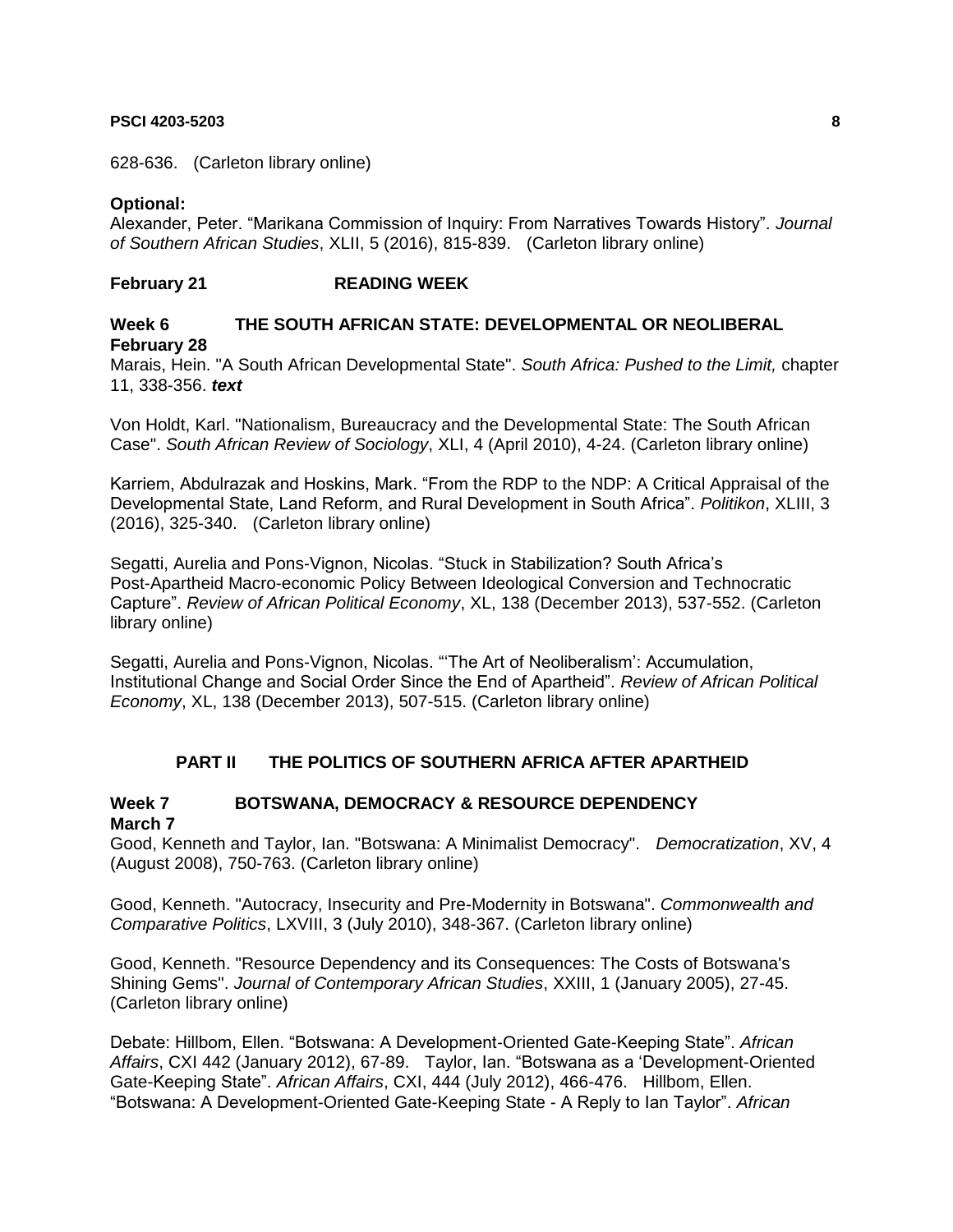*Affairs,* CXI, 444 (July 2012), 477-482. (Carleton library online)

## **Optional:**

Ulriksen, Marianne S. "Mineral Wealth and Limited Redistribution - Social Transfers and Taxation in Botswana". *Journal of Contemporary African Studies*, (31 October 2016), 1-17. (in "latest articles") http://dx.doi.org/10.1080/02589001.2016.1246 (Carleton library online)

# **Week 8 ANGOLA, OIL AND THE "RESOURCE CURSE"**

**March 14**

Sogge, David. "Angola - 'Failed' but 'Successful". FRIDE Working Paper 81, April 2009, 1-25. http://www.fride.org/publication/599/angola or Google the title.

Pearce, Justin. "Contesting the Past in Angolan Politics". *Journal of Southern African Studies*, XL1,1 (January 2015), 103-119,

Soares De Oliveira, Ricardo. "Illiberal Peacebuilding in Angola". *Journal of Modern African Studies*, XLIX, 2 (June 2011), 287-310. (Carleton library online)

Soares De Oliveira, Ricardo. "Business Success, Angola Style: Post-colonial Politics and the Rise and Rise of Sonangol". *Journal of Modern African Studies*, XLV, 4 (December 2007), 595-615. (Carleton library online)

**Optional:** Cain, Allan. "African Urban fantasies: Past Lessons and Emerging Realities." *Environment & Urbanization*, XXVI, 1 (2014), 1–7 (to circulate).

# **Week 9 MOZAMBIQUE - CONTEST AND COLLUSION**

**March 21**

Saul, John S. "Mozambique: Not then but Now." *Review of African Political Economy*, XXXVIII, 127 (March 2011), 93-101.(Carleton library online)

De Renzio, Paulo and Hanlon, Joseph. "Contested Sovereignty in Mozambique - The Dilemmas of Aid Dependence." Managing Aid Dependency Project, GEG Working Paper 2007/25, January 2007, 21pp. http://geg-dev.nsms.ox.ac.uk/sites/geg/files/De%20Renzio%20Hanlon\_ GEG%20WP%202007\_25.pdf

Hanlon, Joseph and Smart, Teresa. "Cashew: From Disaster to Export Model." *Do Bicycles Equal Development in Mozambique?* Woodbridge, Suffolk: James Currey, 2008, 36-50. (on reserve under book title and & online under the Ares system)

Joe Hanlon, "Declaring victory in the 20 year war with the World Bank over cashew", *Club of Mozambique*, 15 December 2016, 1p. http://clubofmozambique.com/news/declaring-victory-20 -year-war-world-bank-cashew-hanlon/

Hanlon, Joseph. "Following the Donor-Designed Path to Mozambique's \$2.2. Billion Secret Debt Deal." *Third World Quarterly*, 19 October 2016, 1-15. ("latest articles") (Carleton library online) http://www.tandfonline.com.proxy.library.carleton.ca/doi/full/10.1080/01436597.2016.1241140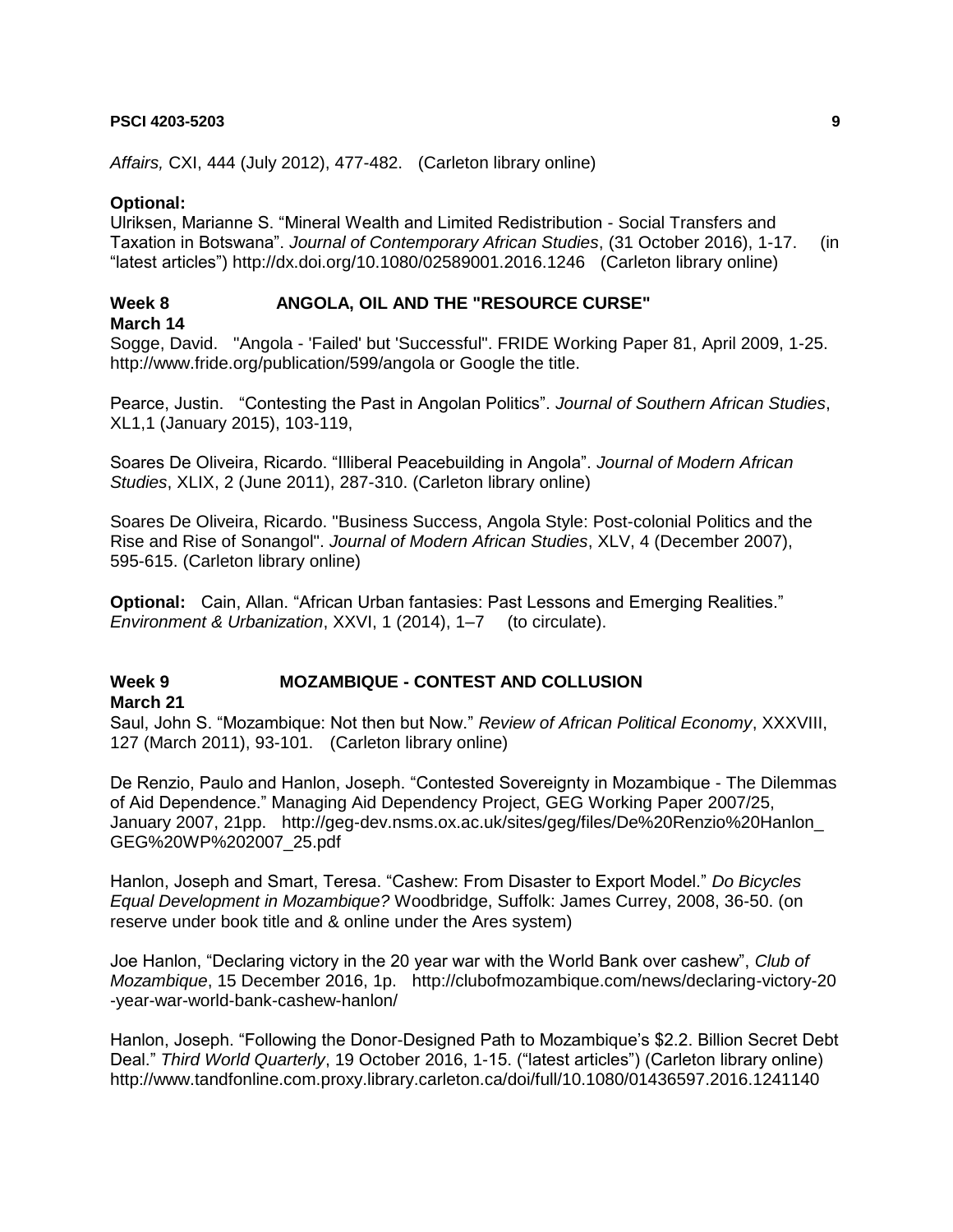Mason, Douglas. "After Mozambique's spending, the reckoning". *The Africa Report,* 16 February 2016, 5 pp. http://www.theafricareport.com/Southern-Africa/after-mozambiques -spending-the-reckoning.html

"Secret security debts devastate economy*". Africa Confidential*, LVII, 10 (13th May 2016), 6pp. (Carleton library online)

"Frelimo's ostrich plan". *Africa Confidential*, LVII, 14 (8 July 2016), 3pp. (Carleton library online)

Guilengue, Fredson. "SADC and the conflict in Mozambique: Quiet or absent diplomacy?" *Pambazuka News,* #784 (21 July 2016), 5pp. http://www.pambazuka.org/human-security /sadc-and-conflict-mozambique-quiet-or-absent-diplomacy

# **Week 10 ZIMBABWE - THE POLITICS OF MELTDOWN**

**March 28**

*Please watch: Zimbabwe: State of Denial* - a film by Rageh Omaar for *Al Jazeera.*  http://topdocumentaryfilms.com/zimbabwe-state-denial

*Mugabe and the White African -* a portrayal of land expropriation and of resistance by former white commercial farmers. https://www.youtube.com/watch?v=7psV-jald54

Mlambo, Alois. "Becoming Zimbabwe or Becoming Zimbabwean: Identity, Nationalism and State-Building". *Africa Spectrum*, XLVIII, 1 (January 2013), 49-67. (Carleton library online)

Freeman, Linda. "A Parallel Universe - Competing Interpretations of Zimbabwe's Crisis". *Journal of Contemporary African Studies*, XXXII, 3 (September 2014), 349-366. (Carleton library online)

Saunders, Richard. "Geologies of Power: Blood Diamonds, Security Politics and Zimbabwe's Troubled Transition". *Journal of Contemporary African Studies*, XXXII, 3 (October 2014) 378-394. (Carleton library online)

Mandaza, Ibbo. "The Zanu PF Congress: The triumph of the securocrat state". *NewZimbabwe.com*, 13 December 2014. 7pp, http://www.newzimbabwe.com/news-19421 -Analysis+ Zanu+PF+and+triumph+of+securocracy/news.aspx

Boynton, Graham. "Inside Mugabe's Zimbabwe: as the tyrant totters towards decrepitude, his country slides into famine". *Newsweek magazine,* 16 July 2015, 7 pp. http://europe.newsweek. com/inside-mugabes-zimbabwe-tyrant-totters-towards-decrepitudehis-country-slides-into-famine-330212

Tinhu, Simukai. "Is collapse of Zanu PF inevitable?" *The Zimbabwe Independent, 22* January 2016, 4pp http://www.theindependent.co.zw/2016/01/22/is-collapse-of-zanu-pf-inevitable/

Raftopolous, Brian. "The Persistent Crisis of the Zimbabwean State". *Solidarity Peace Trust*, 9 June 2016, 3pp. http://solidaritypeacetrust.org/1738/the-persistent-crisis-of-the-zimbabweanstate/

Raftopoulos, Brian. "The Threat of 'Normalising' Authoritarian Rule in Zimbabwe". *Solidarity*